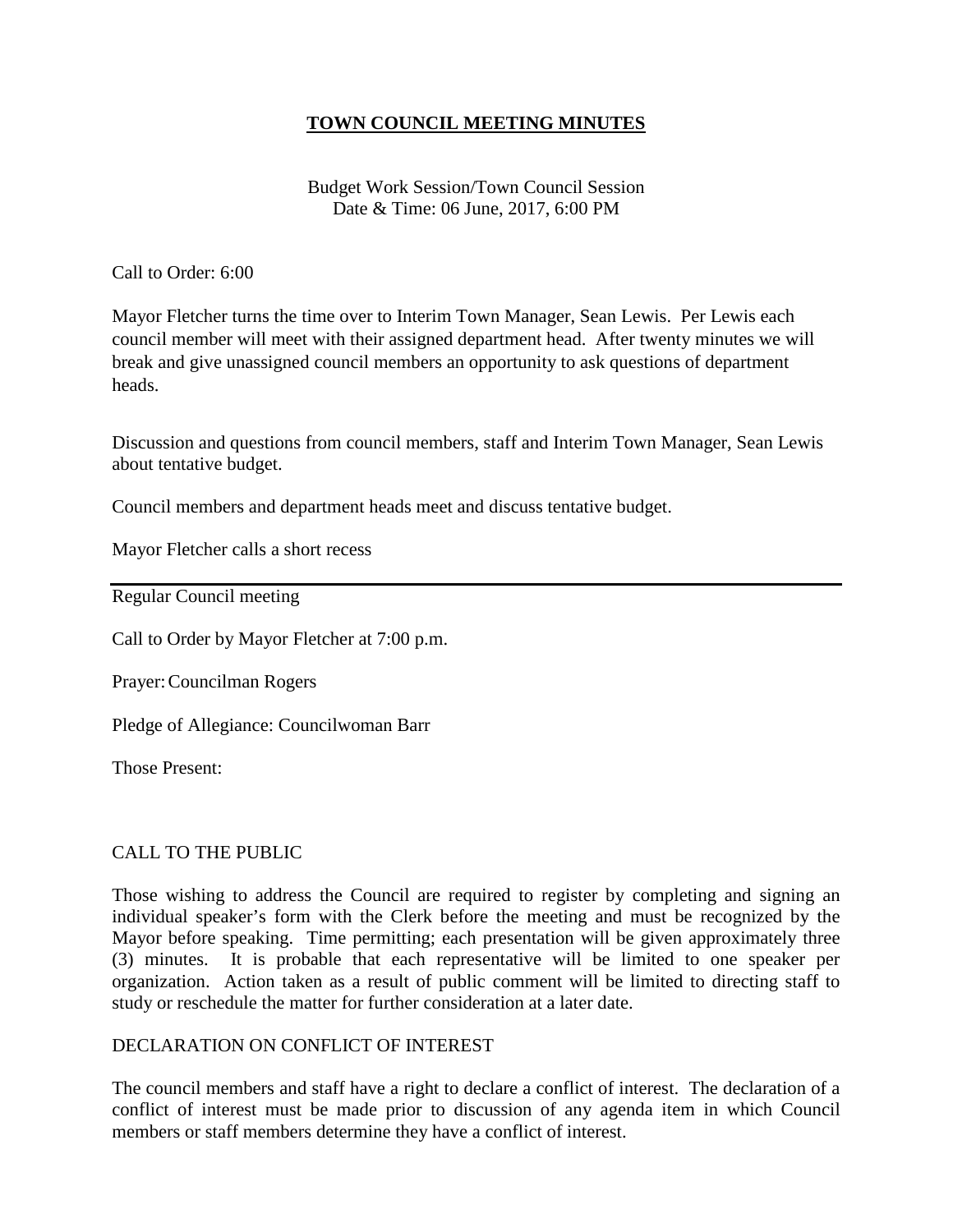Approval of Minutes from Special Town Council Session 30 May 2017.

Motion to approve by Councilwoman Teeter; seconded by Councilwoman Barr. Vote 5 to 0.

Presentation for Dennis Lunt for 25 years of service by Dennis Lines.

Recognition of Diane Cauthen, Pima Police Chief by Councilman Cabrera.

Report by Magistrate Griffith will be tabled until he shows up.

# **COUNCIL BUSINESS**

### 1. **Discussion and possible decision to appoint Darryl Weech as Chair and as Scott Howell, Vice-Chair of Planning of Zoning.**

Discussion by Interim Town Manager Sean Lewis.

Motion to appoint Darryl Weech as Chair and Scott Howell as Vice-Chair of Planning and Zoning made by Councilwoman Barr and seconded by Councilwoman Teeter. Vote 5 to 0.

### 2. **Discussion and possible decision to adopt new Regulations of Manufactured Homes.**

Discussion by Interim Town Manager Lewis.

Motion made to change the Town Code to allow for newer, inspected manufactured homes that meet the standards by Councilwoman Teeter; seconded by Councilman Cabrera. Vote 5 to 0.

### 3. **Discussion and possible decision to allow swine within the limits of the Town of Pima.**

Interim Town Manager Lewis was approached by a citizen asking about his child raising swine for a 4-H project. It was suggested to table this item for one month to give council a chance to talk to citizens about their feelings on this issue. Mayor Fletcher further suggested that the council follow the 150-foot limit for any dwelling away from the swine.

Motion was made to table this item for one month by Councilman Rogers; Seconded by Mayor Fletcher. Vote 5 to 0.

### 4. **Discussion and possible decision on salary for Interim Town Manager Sean Lewis.**

Mayor Fletcher talked about the many responsibilities the Interim Town Manager has at the current time. He felt like he should have the same salary as the previous Town Manager.

A Motion was made that the salary of Interim Town Manager Sean Lewis should be the same as the previous Town Manager by Councilman Rogers and seconded by Councilwoman Teeter. Vote 5 to 0.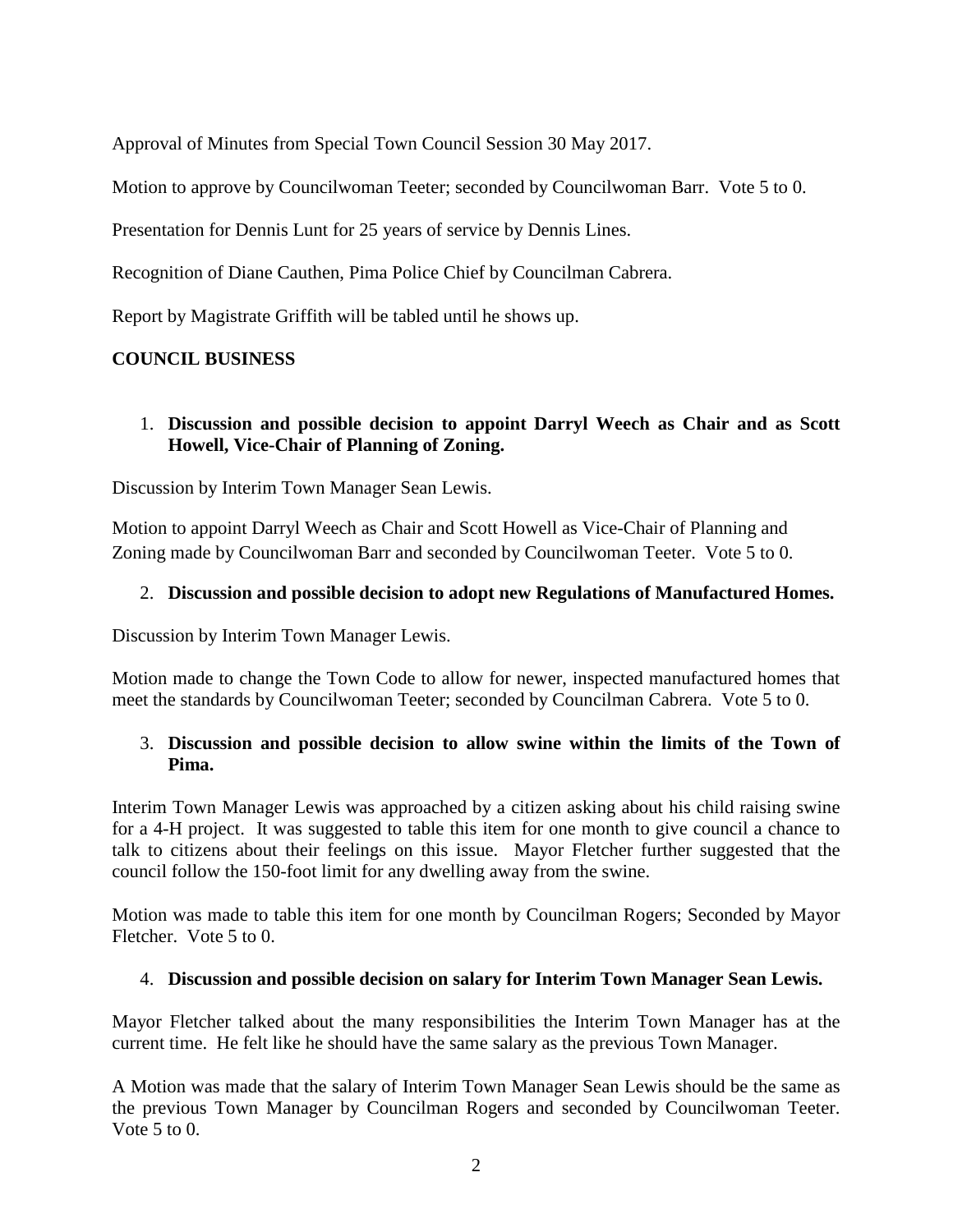#### 5. **Discussion and possible decision for salary for town Manager vacancy.**

Interim Town Manager Lewis talked about needing an amount to tell individuals who inquire as for current salary for Town Manager vacancy.

Motion made that the salary for the Town Manager vacancy would be \$50,000 - \$60,000 DOE, by Mayor Fletcher and seconded by Councilwoman Barr. Vote 5-0

#### 6. **Discussion and possible decision to separate Town Manager and Town Clerk responsibilities and appoint Barbara Herreras as Town Clerk.**

Interim Town Manager Lewis indicated that in the current Town Code there are two separate positions: Town Manager and Town Clerk. For responsibility purposes these two positions should remain separate. Mayor Fletcher indicated that Barbara Herreras has been performing the duties of Town Clerk and should be appointed as such.

Motion was made to separate Town Manager and Town Clerk positions and duties and appoint Barbara Herreras as the Town Clerk by Councilwoman Barr and seconded by Councilman Rogers. Vote 5-0

#### 7. **Discussion and possible decision for bank operations**

Interim Town Manager Lewis talks about interest rates with Chase Bank and Credit Union. He further indicates it is in the Town's best interest to close the Chase account and move the funds to the Credit Union. Comments made by Councilman Rogers.

Motion made to move money from Chase Bank to the Credit Union by Councilwoman Barr and seconded by Councilwoman Teeter. Vote 5-0

### DURING OR AFTER THE TOWN COUNCIL MEETING ON JUNE 6, 2017 THE COUNCIL MAY ADJOURN TO EXECUTIVE SESSION

Motion made by to go into Executive Session by Mayor Fletcher and seconded by Councilwoman Teeter. Vote 5-0

- 1. Consultation/Discussion with Town Attorney for legal advice (A.R.S. 38-431.03A3) (A.R.S. 38-431-03A1)
- 2. Consultation/Discussion concerning personnel, financial and property issues.